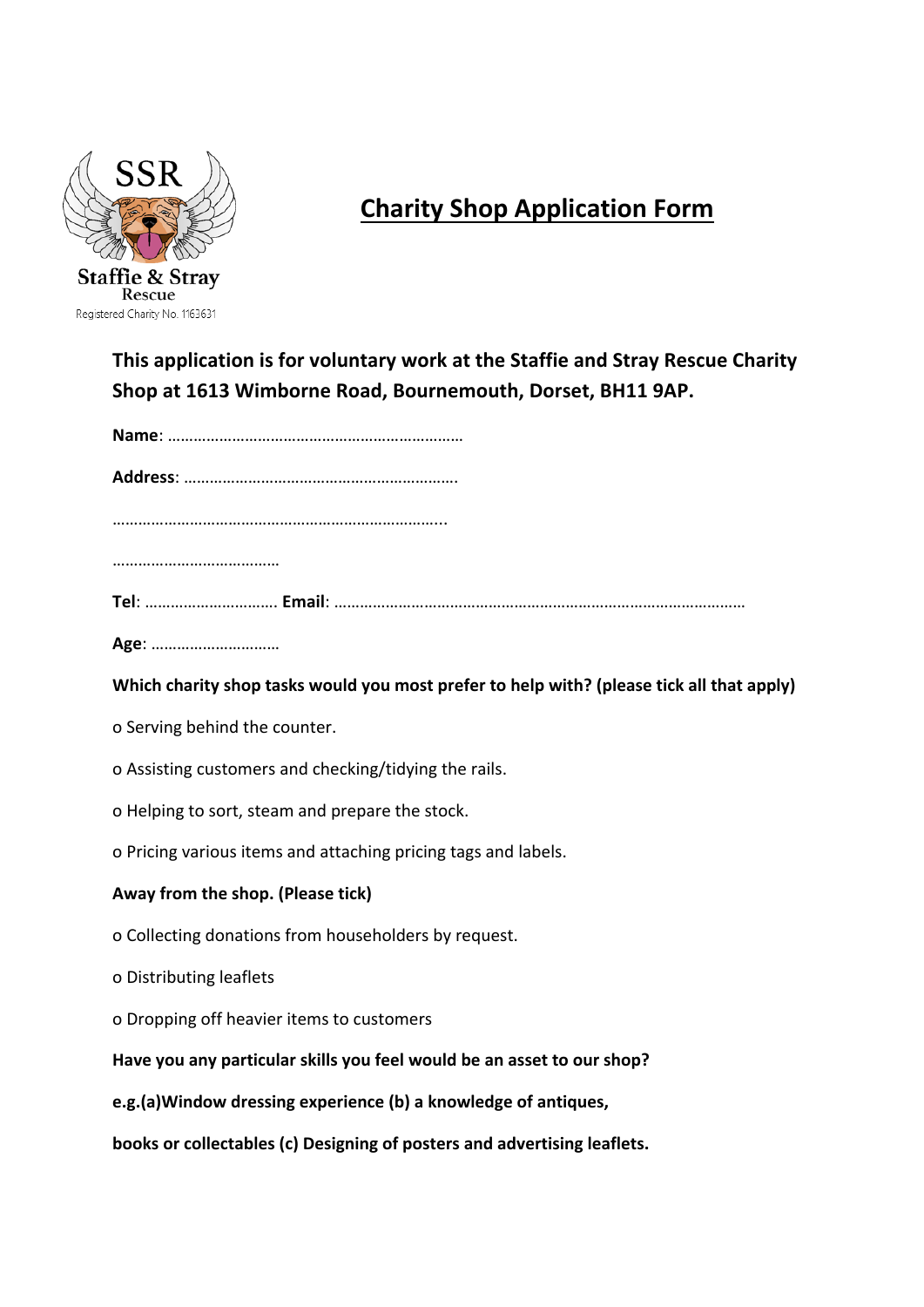## Please tell us about your work experiences that may be relevant to this role:

……………………………………………………………………………………………………………………………………………… ……………………..……………………………………………………………………………………………………………………… ……………………………………………………………………………………………………………………………………………… ………………………………………………………………………………………………………………………………………………

Have you suffered in the recent past any of the following: (Please tick)

- o Asthma
- o Diabetes
- o Epilepsy
- o Back problems

Any other serious illness, please detail:

……………………………………………………………………………………………………………………………………

**I** am available to work in the shop on: (please tick)

|           | Monday | Tuesday | Wednesday   Thursday   Friday |  | Saturday |
|-----------|--------|---------|-------------------------------|--|----------|
| Morning   |        |         |                               |  |          |
| Afternoon |        |         |                               |  |          |

 $\circ$  \*We don't currently open the shop on Sundays, but may start if enough people are interested in helping on that day. Please tick here if this is something that you are **interested** in.

**I** would prefer to work the following hours:

| $9am - 1pm$ | $1pm - 4:30pm$ | $9am - 4:30pm$ | <b>Other (Please</b><br>specify) |
|-------------|----------------|----------------|----------------------------------|
|             |                |                |                                  |